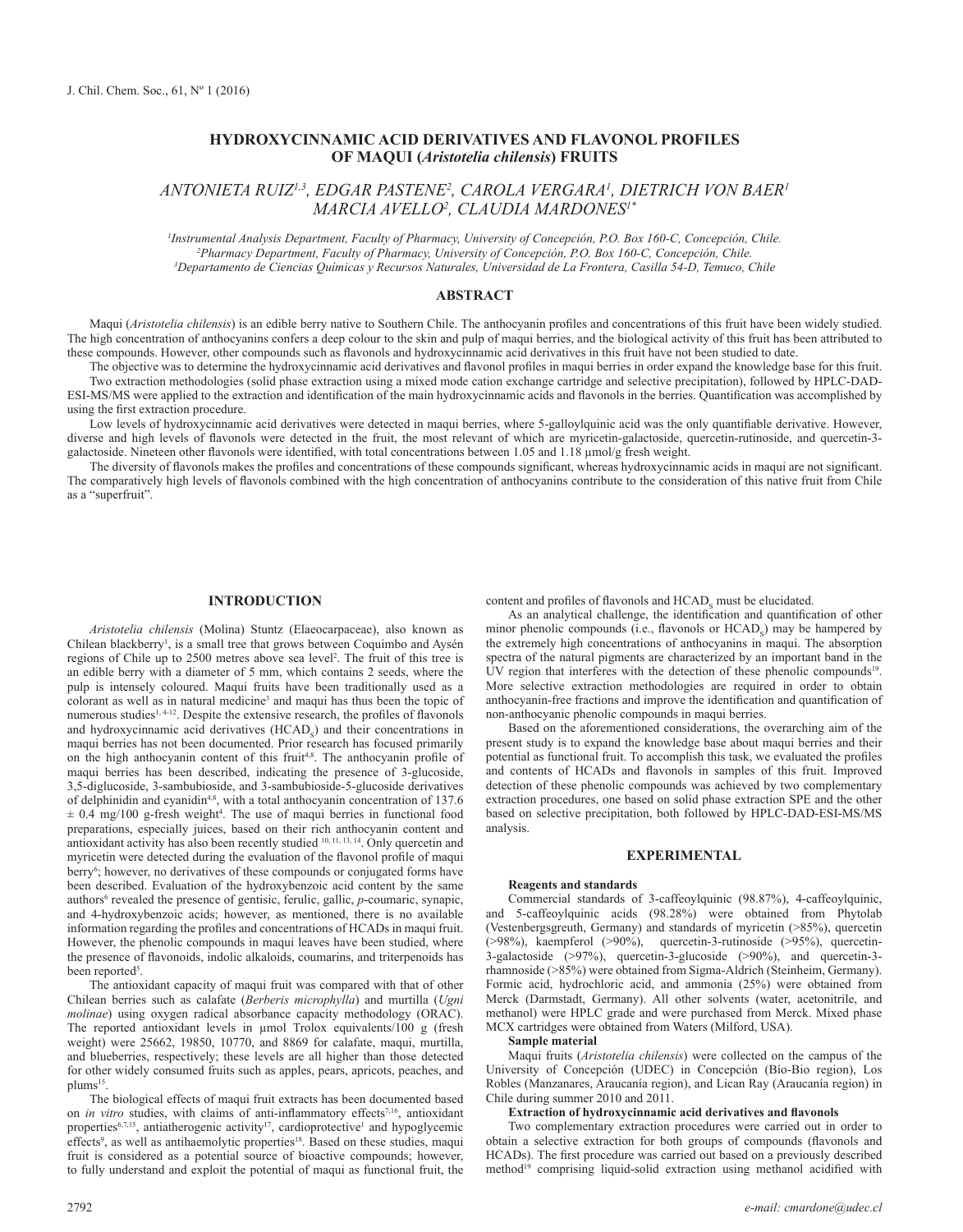formic acid, followed by a clean-up step using Oasis MCX cartridges. Oasis MCX is a mixed-mode cation exchange reversed phase, which allows elimination of sugars and anthocyanins $19, 20$ .

The second extraction method comprised a fractional precipitation procedure in which 5 g of the dry extract obtained using acidified methanol (with  $0.5\%$  HCl) was dissolved in 250 mL of water with  $5\%$  formic acid. Using a peristaltic pump, this solution was loaded on Sepabeads SP-850 absorber resin (mean pore size: 38 Å; Supelco, Bellefonte, PA) that was packed in a glass column (40 mm i.d.  $\times$  300 mm) pre-conditioned with acidic water. A washing step was performed using 3 L of water. Phenolic compounds were eluted with 1 L of 5% formic acid in methanol and the obtained extract was pre-concentrated and lyophilized. One gram of this extract was re-dissolved in 50 mL of 0.08% trifluoracetic acid (TFA) in ethanol and centrifuged to eliminate the insoluble material. Subsequently, 50 mL of *n*-pentane was added and the precipitate was collected by centrifugation. Precipitation with pentane was repeated two times. Finally, the precipitate was redissolved in 0.08% TFA in a water/acetonitrile 70/30 mixture and loaded on a MCI gel ( $2.5 \times 15$  cm) column. Elution was carried out with  $0.08\%$  TFA in water/acetonitrile  $30/70$  (v/v) at a flow rate of 12 mL/min. Under these conditions, anthocyanins were eluted at 10 min, while flavonols and hydroxycinnamic acids were recovered after 45 min.

Evaluation of the flavonol and HCAD profiles of maqui was accomplished by applying both extraction methods in parallel, followed by HPLC-DAD-ESI-MS/MS analysis.

#### **HPLC-DAD-ESI-MS/MS chromatographic conditions**

Chromatographic analyses of flavonols and HCADs in maqui fruit extracts was carried out with a Shimadzu HPLC NEXERA system (Kyoto, Japan) equipped with a quaternary LC-30AD pump, a  $DGU-20A<sub>5R</sub>$  degasser unit, a CTO-20AC column oven, a SIL-30AC autosampler, a CBM-20A controller system, and a UV-vis diode array (DAD) SPD-M20A detector, coupled in tandem with a Q-Trap LC/MS/MS 3200 Applied Biosystems MDS Sciex (California, USA) detector. Instrument control and data collection was performed by using a CLASS-VP DAD Shimadzu Chromatography Data System and Analyst Software (Version 1.5.2).

The procedure described by Ruiz<sup>19</sup> was used as the chromatographic technique for identification and quantification of flavonols and HCADs. A C18 column (Kromasil  $250 \times 4.6$  mm, 5  $\mu$ m) and a C18 pre-column (Nova-Pak Waters,  $22 \times 3.9$  mm, 4 µm) (Milford, MA) were used for separation at 30°C. Gradient elution was performed by varying the mobile phase from 15% to 25% acetonitrile in 14 min, from 25% to 35% for 11 min, from 35% to 100% for 1 min, and from 100% to 15% for 1 min with a final stabilization period of 10 min. MS/MS was performed in negative ionization mode using a collision energy of -5 V, ionization voltage of -4000 V, capillary temperature of 450°C, and the  $N_2$  nebulizer was set to 15 psi. Identification of the analytes was carried out by comparison of their retention time  $(t_R)$  and spectral (MS/MS and UV) characteristics with those of the respective commercially available standards. Quantification was performed by using a DAD chromatogram extracted at 320 nm for flavonols and at 360 nm for HCADs. External calibration curves were constructed using 3-caffeoylquinic acid for HCAD determination and using myricetin, quercetin, and kaempferol for quantitative flavonol determination. All results are expressed as  $\mu$ mol/g fresh weight.

### **RESULTS AND DISCUSSION**

#### **HCADs**

Only two HCADs were identified in the maqui extracts, based on the UV and MS/MS spectra. These compounds were only detected when the SPE extraction procedure was applied, whereas no HCADs were detected in the extract purified by precipitation. Figure 1A shows the HPLC-DAD chromatogram of the maqui extract at 320 nm obtained by the SPE methodology. The compound with the most abundant signal (peak 1) shows a UV maximum at 331 nm, but this signal was not detected under the MS/MS conditions used for HCADs. A similar situation was observed for the compounds corresponding to signals 3, 5, and 7, which also presented UV absorption at 320 nm; however, these species could not be assigned as HCADs based on the UV and MS/MS spectra.



**Figure 1:** HPLC-DAD chromatogram of flavonols and HCAD in maqui fruits obtained using SPE with mixed phase cartridges. (A) 320 nm, (B) 360 nm. Peaks identities are listed in Table 1.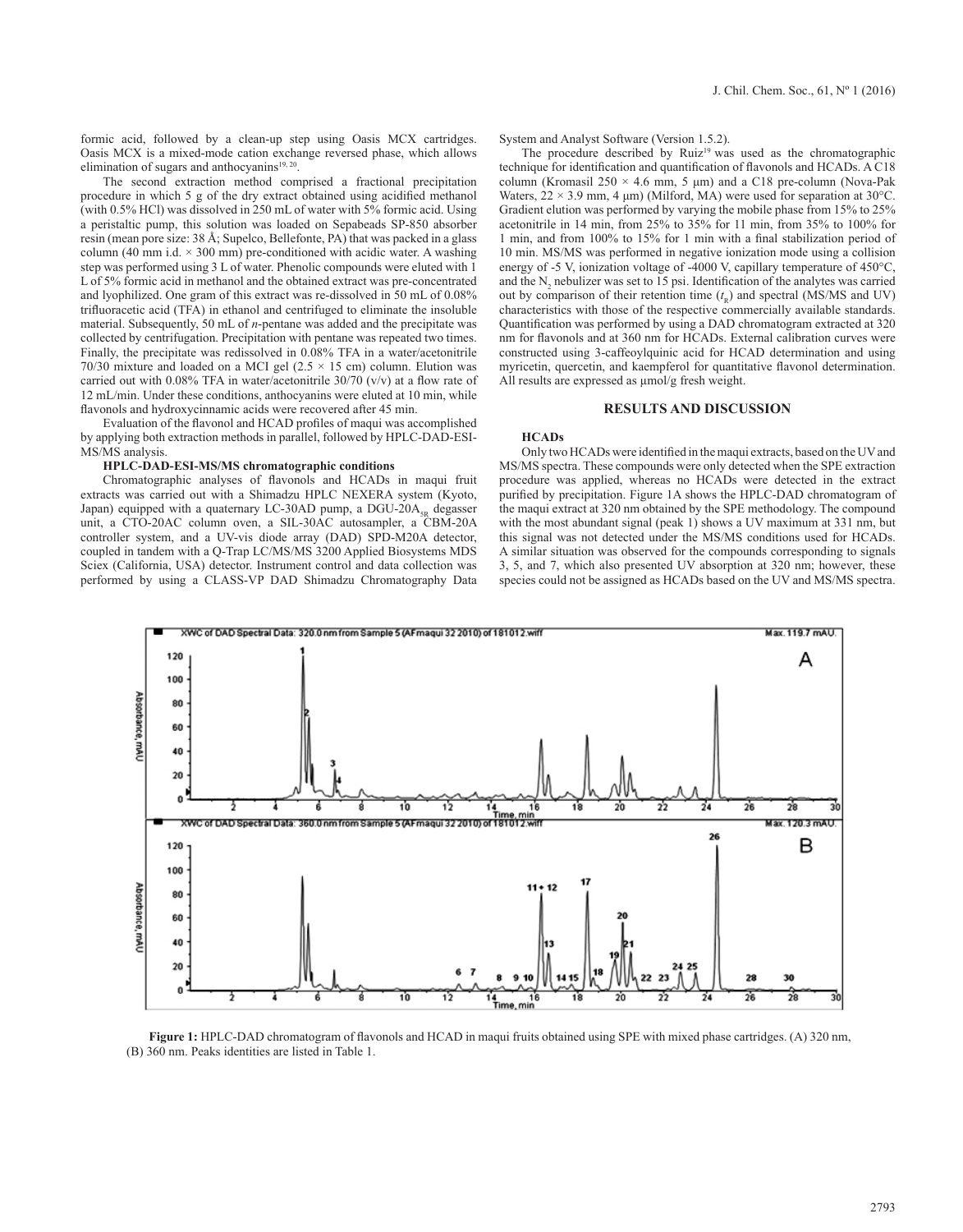

**Figure 2:** MS/MS spectra of galloylquinic acid in maqui fruits.

Detection of these species was also attempted by using positive ionization in the MS/MS analysis; however MS/MS signals were not detected, making it impossible to identify these compounds. On the other hand, a molecular ion [M-H]- at 343 and two product ions at *m/z* 191 and 169 (Figure 2) were observed for the most relevant HCAD signal (peak 2) with a maximum UV absorption at 333 nm. On the basis of these characteristics, this compound was tentatively assigned as 5-galloylquinic acid, the spectrum of which is congruent with the data presented by Clifford<sup>21</sup>. Peak 4 was assigned as protocatechuic-4glucosidic acid based on the MS/MS data in which a pseudomolecular ion peak [M-H]- was observed at *m/z* 315, which is congruent with the data presented by Rodriguez-Medina<sup>22</sup>. The retention times and spectroscopic characteristics of these compounds are detailed in Table 1.

**Table 1**: Flavonols and hydroxycinnamic acid derivatives in maqui fruits

| Peak           | Compound                          | $t_{R}$ (min) | $\lambda$ max (nm) | $[M-H]$                  | <b>Product ions</b> | Kind of<br><b>Extraction</b> |
|----------------|-----------------------------------|---------------|--------------------|--------------------------|---------------------|------------------------------|
| $\mathbf{1}$   | n.i.                              | 5,2           | 331                |                          |                     | a                            |
| $\overline{c}$ | 5-galloylquinic acid              | 5,5           | 333                | 343,3                    | 191,2; 169,1        | a                            |
| 3              | n.i.                              | 6,7           | 317                | $\overline{\phantom{a}}$ |                     | a                            |
| $\overline{4}$ | protocatechuic-4-glucosidic acid  | 7,3           | no                 | 315                      | $\overline{a}$      | a                            |
| 5              | n.i.                              | 12,3          | 276                | $\overline{a}$           | $\overline{a}$      | b                            |
| 6              | quercetin-hexoside                | 12,7          | 359                | 463,3                    | 300,2               | $\mathbf{a}$                 |
| $\tau$         | n.i.                              | 13,2          | 278                |                          |                     | a, b                         |
| 8              | myricetin-galloylhexoside         | 14,7          | no                 | 631,4                    | 479,3; 316,3        | a, b                         |
| 9              | myricetin-rutinoside              | 15,5          | no                 | 625,6                    | 316,4               | a                            |
| 10             | quercetin-hexoside                | 16,0          | 354                | 463,3                    | 300,3               | a                            |
| 11             | myricetin-galactoside             | 16,3          | 359                | 479,3                    | 316,2               | a, b                         |
| 12             | myricetin-glucoside               | 16,6          | 355                | 479,3                    | 316,2               | a, b                         |
| 13             | quercetin-3-rhamnoside            | 17,2          | no                 | 447,2                    | 300,1               | a                            |
| 14             | quercetin-pentoside               | 17,5          | no                 | 433,3                    | 300,1               | a                            |
| 15             | quercetin-galloylgalactoside      | 17,8          | 359                | 615                      | 463,3; 300,2        | a, b                         |
| 16             | quercetin-galloylglucoside        | 18,4          | no                 | 615,4                    | 463,3; 300,2        | b                            |
| 17             | quercetin-3-rutinoside            | 18,4          | 355                | 609,4                    | 300,2               | a                            |
| 18             | myricetin-pentoside               | 19,1          | 347                | 449,3                    | 316,2               | a, b                         |
| 19             | quercetin                         | 19.9          | 367                | 301                      | $\overline{a}$      | a, b                         |
| 20             | quercetin-3-galactoside           | 20,1          | 355                | 463,3                    | 300,2               | a, b                         |
| 21             | quercetin-3-glucoside             | 20,5          | 354                | 463,3                    | 300,2               | a                            |
| 22             | kaempferol-hexoside               | 20,8          | no                 | 447,2                    | 285,3               | a                            |
| 23             | myricetin+283                     | 22,5          | no                 | 599,3                    | 316,2               | a                            |
| 24             | quercetin-pentoside               | 22,9          | 355                | 433,3                    | 300,2               | a, b                         |
| 25             | quercetin-pentoside               | 23,6          | 352                | 433,3                    | 300,2               | a, b                         |
| 26             | n. i.                             | 24,5          | 346                | 329,3                    | 314,2; 271,2        | a                            |
| 27             | myricetin-6"-O-hexosil-C-hexoside | 24,9          | no                 | 599,3                    | 479,4; 316,2        | b                            |
| 28             | quercetin-6"-O-hexosil-C-hexoside | 26,2          | no                 | 583,3                    | 463,3; 300,2        | a, b                         |
| 29             | n.i.                              | 27,9          | 376                |                          | $\overline{a}$      | b                            |
| 30             | quercetin                         | 28,1          | no                 | 301,3                    | $\blacksquare$      | a, b                         |

*(a) SPE with MCX cartridges, (b) extraction by precipitation. n.i.: not identified*.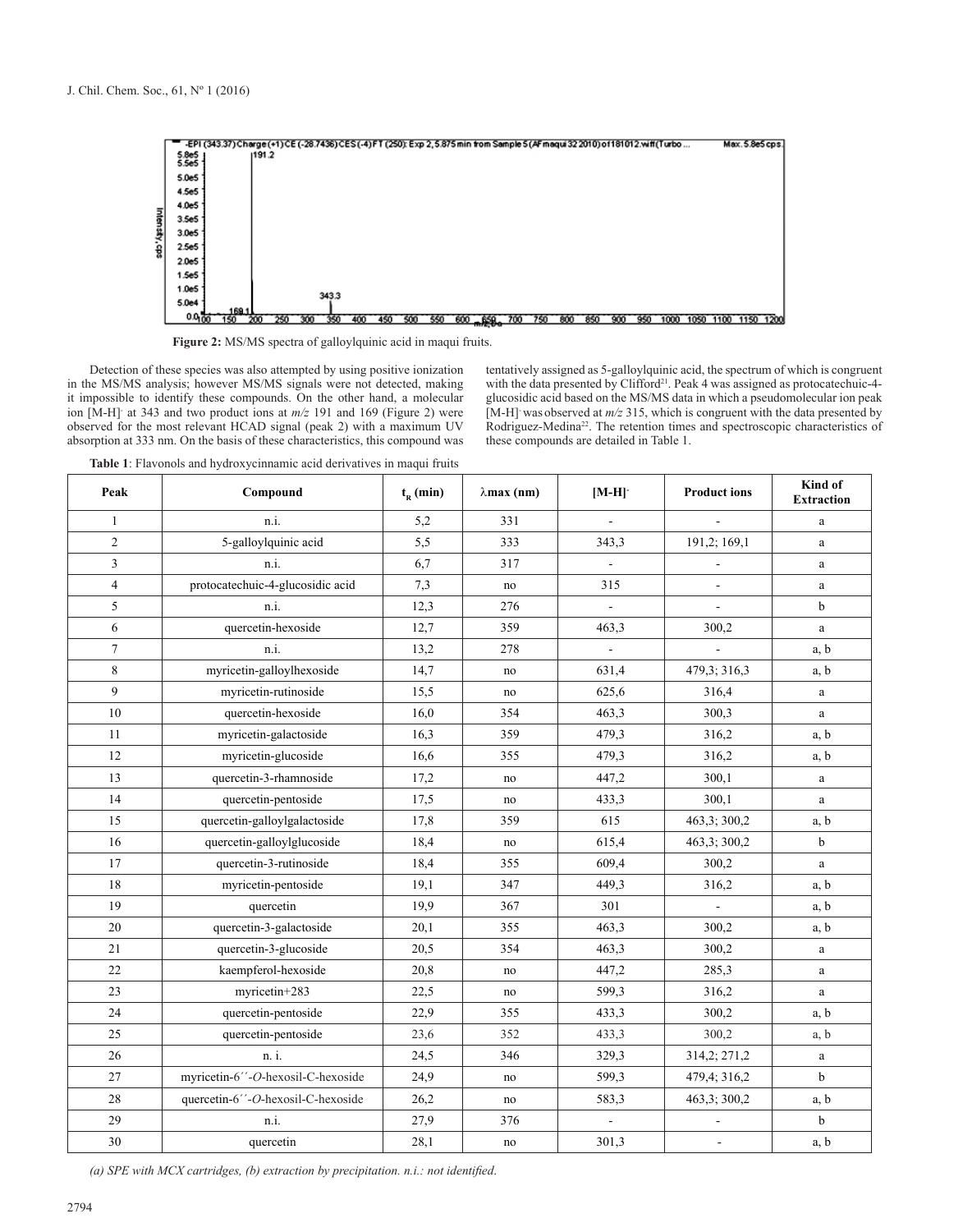#### **Flavonols**

A diversity of flavonols was detected in the maqui fruit extracts, where 22 flavonols were identified, corresponding to 14 quercetin derivatives, 7 myricetin derivatives, and 1 kaempferol derivative (Table 1). Both extraction methods (SPE and selective precipitation) functioned complementarily for detection of these compounds. Figure 1B shows the flavonol profile of maqui obtained by the SPE procedure, while Figure 3B shows the flavonol profile obtained by selective precipitation.



**Figure 3:** HPLC-DAD chromatogram of flavonols and HCAD in maqui fruits obtained using precipitation extraction. (A) 320 nm, (B) 360 nm. Peaks identities are listed in Table 1.

The quercetin derivatives detected in this fruit included four hexosides, one rhamnoside, one rutinoside, four pentosides, two galloylhexoside derivatives, one unidentified derivative, and a free aglycone. The identities were assigned based on the respective mass spectrometric fragmentation patterns and the UV spectra. A pseudomolecular ion was observed at *m/z* 615 for both galloylhexoside derivatives, with product ions at *m/z* 463 and 300. In this case, the compound identities were assigned by also considering the fragmentation pattern described by Scoparo<sup>23</sup>, as well as on the basis of the elution order. The first compound eluted (peak 15) was tentatively assigned as quercetin-galloylgalactoside, while the second peak eluted was assigned as quercetin-galloylglucoside (peak 16); both compounds have previously been detected in blueberries<sup>24</sup>. The myricetin derivatives included one rutinoside, one hexoside, one pentoside, one galloylhexoside, and one unidentified derivative. A pseudomolecular ion [M-H]- at *m/z* 631 and product ions at *m/z* 479 and 316 were detected for the galloylhexoside derivative, as well as for the other galloylated compounds. The compound was tentatively identified according to the fragmentation pattern described by Scoparo<sup>23</sup>

Myricetin and quercetin derivatives were detected, characterized by respective molecular ions at *m/z* 599.3 and 583.3 and product ions at *m/z* 479 and 316 for the myricetin derivative and at 463 and 300 for the quercetin derivative. These fragmentation patterns have been previously described for 6<sup>"</sup>-O-hexosil-C-hexosil derivatives of flavones<sup>25</sup>, but not for flavonols. Considering that both [M-H]- ions correspond to myricetin and quercetin derivatives and that the lost fragment in both cases are the same as described for the flavones, we propose that the compounds detected in the maqui extract may correspond to myricetin-6´´-*O*-hexosil-C-hexosil (peak 27) and quercetin-6´´-*O*-hexosil-C-hexosil (peak 28).

A myricetin derivative (peak 23) with a pseudomolecular ion [M-H]- at *m/z* 599 and a product ion at *m/z* 383 was detected; however, the identity of the conjugate was not unambiguously defined, and the compound was generally assigned as a myricetin-derivative. Only one kaempferol derivative was detected, corresponding to kaempferol-hexoside (peak 22).

The SPE methodology using MCX cartridges facilitated detection of 20 flavonols, one of which was not identified (peak 26 in Figure 1B). The most abundant compounds obtained using this extraction procedure at 359 nm corresponded to myricetin-galactoside (peak 11), quercetin-rutinoside (peak 17), and quercetin-3-galactoside (peak 20).

However, the selective precipitation methodology facilitated detection of only 16 flavonols, coinciding with 13 flavonol signals already identified in the first extraction, whereas the other 3 were not detected in the SPE procedure (peaks 5, 7, and 29). In this case, the most abundant compounds corresponded to quercetin-galloylhexoside (peak 15), quercetin (peak 19), and quercetinpentoside (peak 24).

These two extraction methodologies evidently gave rise to different flavonol and HCAD profiles for maqui fruits. This approach is an analytical complementary strategy, which allows the extraction of flavonols and HCADs to facilitate identification, and can be used as a tool for isolation of these types of compounds from other fruits rich in anthocyanins.

#### **Concentrations of HCAD and flavonols in maqui fruits**

Quantification of the flavonols and HCADs in the maqui fruit extracts was performed with the extract obtained by SPE. The extract obtained via the precipitation methodology was not used for quantification because the extract was prepared only for semi-preparative purposes for identification. Moreover, the complex steps required in this procedure would increase the uncertainty of any quantitative methodology.

The only quantifiable HCAD in maqui fruit extract was 5-galloylquinic acid, with levels between 0.05 and 0.11 mmol/g; this was considered as the total concentration of HCADs in this fruit. This level is lower than those reported for other endemic berries from Chilean Patagonia, such as calafate<sup>19</sup> and other Chilean berries such as *Ribes magellanicum* (3.53 mmol/g) and *Ribes cucullatum* (1.41 mmol/g)<sup>26</sup>, as well as other berry crops like black and red currant<sup>27</sup>. However, the HCAD concentration is of the same order of magnitude as reported for other berries such as *Ribes nigrum*<sup>27</sup>. The level of HCADs in maqui fruit is also comparable to that reported for *Ribes rubrum* (0.006–0.3 µmol/g)<sup>27</sup> and lower than the levels reported for, *Vaccinium* spp (0.97–3.21 mmol/g)<sup>28</sup>, and *Vaccinium corimbosum L.*  $(0.73-1.91 \text{ mmol/g})^{27}$ .

The flavonols detected in maqui extract corresponded to myricetin and quercetin derivatives, of which the most important were quercetin-3-rutinoside  $(0.22-0.42 \mu \text{mol/g})$  and quercetin-3-galactoside  $(0.17-0.25 \mu \text{mol/g})$ , with a total flavonol concentration of between 1.05 and 1.14 µmol/g. The total concentrations of  $HCAD<sub>s</sub>$  and flavonols are summarized in Table 2. The flavonol content of maqui fruit is higher than the  $HCAD<sub>s</sub>$  content, which is opposite to the trend reported for calafate fruits in which  $HCAD<sub>s</sub>$  are predominant when anthocyanins, which represent the most abundant group of phenolic compounds in both fruits, are not considered<sup>8</sup>.